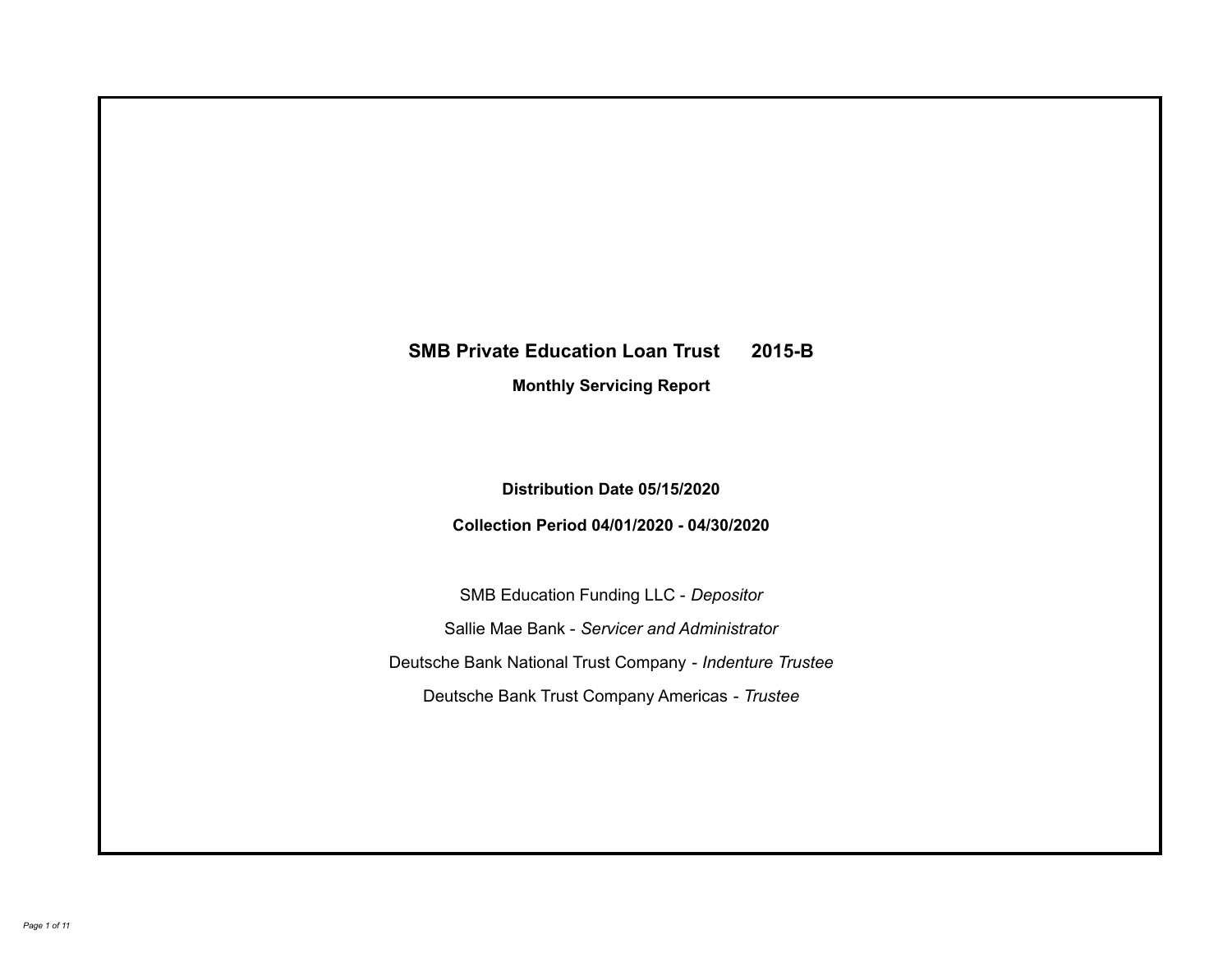A

| Α         | <b>Student Loan Portfolio Characteristics</b> |                                                 | <b>Settlement Date</b><br>07/30/2015 | 03/31/2020            | 04/30/2020            |
|-----------|-----------------------------------------------|-------------------------------------------------|--------------------------------------|-----------------------|-----------------------|
|           | <b>Principal Balance</b>                      |                                                 | \$700,964,388.29                     | \$337,158,887.98      | \$331,885,329.48      |
|           | Interest to be Capitalized Balance            |                                                 | 42,430,107.89                        | 12,405,924.30         | 12,357,054.84         |
|           | Pool Balance                                  |                                                 | \$743,394,496.18                     | \$349,564,812.28      | \$344,242,384.32      |
|           | Weighted Average Coupon (WAC)                 |                                                 |                                      |                       |                       |
|           |                                               | WAC1 (Contractual Interest Rate on the Loan)    | 8.20%                                | 8.29%                 | 7.94%                 |
|           |                                               | WAC2 (Average of Applicable Interest Rate)      | 8.18%                                | 8.22%                 | 7.88%                 |
|           |                                               | WAC3 (Average of Actual Interest Rate)          | 8.13%                                | 8.14%                 | 7.81%                 |
|           | Weighted Average Remaining Term               |                                                 | 128.84                               | 122.26                | 122.72                |
|           | Number of Loans                               |                                                 | 63,899                               | 31,869                | 31,211                |
|           | Number of Borrowers<br>Pool Factor            |                                                 | 43,918                               | 22,186<br>0.470227872 | 21,723<br>0.463068245 |
|           |                                               | Since Issued Total Constant Prepayment Rate (1) |                                      | 9.19%                 | 9.11%                 |
|           |                                               |                                                 |                                      |                       |                       |
| B         | <b>Debt Securities</b>                        | <b>Cusip/Isin</b>                               | 04/15/2020                           |                       | 05/15/2020            |
|           | A <sub>2</sub> A                              | 78448QAB4                                       | \$67,877,697.77                      |                       | \$65,341,051.25       |
|           | A <sub>2</sub> B                              | 78448QAC2                                       | \$31,817,670.83                      |                       | \$30,628,617.77       |
|           | A <sub>3</sub>                                | 78448QAD0                                       | \$75,000,000.00                      |                       | \$75,000,000.00       |
|           | B                                             | 78448QAE8                                       | \$70,000,000.00                      |                       | \$70,000,000.00       |
|           | C                                             | 78448QAF5                                       | \$50,000,000.00                      |                       | \$50,000,000.00       |
|           |                                               |                                                 |                                      |                       |                       |
| ${\bf C}$ | <b>Certificates</b>                           | Cusip/Isin                                      | 04/15/2020                           |                       | 05/15/2020            |
|           | Residual                                      | 78448Q108                                       | \$100,000.00                         |                       | \$100,000.00          |
|           |                                               |                                                 |                                      |                       |                       |
| D         | <b>Account Balances</b>                       |                                                 | 04/15/2020                           |                       | 05/15/2020            |
|           | Reserve Account Balance                       |                                                 | \$1,896,081.00                       |                       | \$1,896,081.00        |
|           |                                               |                                                 |                                      |                       |                       |
| E         | <b>Asset / Liability</b>                      |                                                 | 04/15/2020                           |                       | 05/15/2020            |
|           | Overcollateralization Percentage              |                                                 | 15.70%                               |                       | 15.48%                |
|           | Specified Overcollateralization Amount        |                                                 | \$104,869,443.68                     |                       | \$103,272,715.30      |
|           | Actual Overcollateralization Amount           |                                                 | \$54,869,443.68                      |                       | \$53,272,715.30       |

(1) Since Issued Total CPR calculations found in monthly servicing reports issued on or prior to September 15, 2015 originally included loans that were removed from the pool by the sponsor because they .<br>became ineligible for the pool between the cut-off date and settlement date. On October 5, 2015, Since Issued Total CPR calculations were revised to exclude these loans and all prior monthly servicing reports were restated. For additional information, see 'Since Issued CPR Methodology' found on page 11 of this report.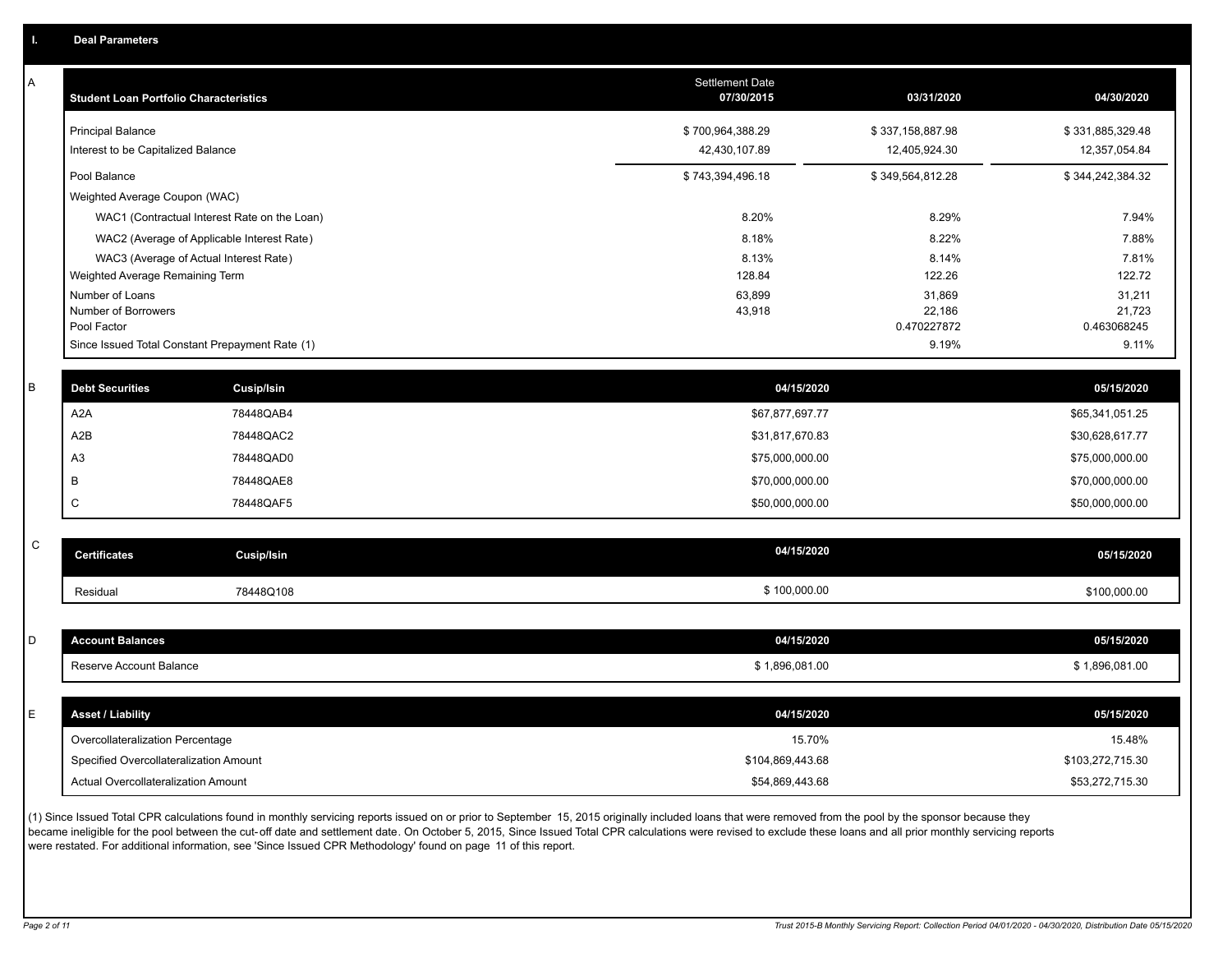### **II. 2015-B Trust Activity 04/01/2020 through 04/30/2020**

| <b>Borrower Principal</b><br>5,278,485.24<br>0.00<br><b>Consolidation Activity Principal</b><br>2,619.82<br>Seller Principal Reimbursement<br>0.00<br>Servicer Principal Reimbursement<br>0.00<br>Delinquent Principal Purchases by Servicer<br><b>Other Principal Deposits</b><br>56,869.06<br>\$5,337,974.12<br><b>Total Principal Receipts</b><br>B<br><b>Student Loan Interest Receipts</b><br>Borrower Interest<br>1,613,450.10<br>0.00<br><b>Consolidation Activity Interest</b><br>0.00<br>Seller Interest Reimbursement<br>Servicer Interest Reimbursement<br>0.00<br>0.00<br>Delinquent Interest Purchases by Servicer<br>350.95<br><b>Other Interest Deposits</b><br>\$1,613,801.05<br><b>Total Interest Receipts</b><br>C<br><b>Recoveries on Realized Losses</b><br>\$123,907.78<br>D<br><b>Investment Income</b><br>\$1,495.04<br>Е<br><b>Funds Borrowed from Next Collection Period</b><br>\$0.00<br>F<br>\$0.00<br><b>Funds Repaid from Prior Collection Period</b><br>G<br>\$0.00<br>Loan Sale or Purchase Proceeds<br>\$0.00<br>н<br>Initial Deposits to Distribution Account<br><b>Excess Transferred from Other Accounts</b><br>\$0.00<br>J<br><b>Borrower Benefit Reimbursements</b><br>\$0.00<br>Κ<br><b>Other Deposits</b><br>\$0.00<br>L<br><b>Other Fees Collected</b><br>\$0.00<br>М<br><b>AVAILABLE FUNDS</b><br>\$7,077,177.99<br>N<br>Non-Cash Principal Activity During Collection Period<br>\$64,415.62<br>Aggregate Purchased Amounts by the Depositor, Servicer or Seller<br>O<br>\$57,220.01 | Α | <b>Student Loan Principal Receipts</b> |  |
|-------------------------------------------------------------------------------------------------------------------------------------------------------------------------------------------------------------------------------------------------------------------------------------------------------------------------------------------------------------------------------------------------------------------------------------------------------------------------------------------------------------------------------------------------------------------------------------------------------------------------------------------------------------------------------------------------------------------------------------------------------------------------------------------------------------------------------------------------------------------------------------------------------------------------------------------------------------------------------------------------------------------------------------------------------------------------------------------------------------------------------------------------------------------------------------------------------------------------------------------------------------------------------------------------------------------------------------------------------------------------------------------------------------------------------------------------------------------------------------------------------------------------------|---|----------------------------------------|--|
|                                                                                                                                                                                                                                                                                                                                                                                                                                                                                                                                                                                                                                                                                                                                                                                                                                                                                                                                                                                                                                                                                                                                                                                                                                                                                                                                                                                                                                                                                                                               |   |                                        |  |
|                                                                                                                                                                                                                                                                                                                                                                                                                                                                                                                                                                                                                                                                                                                                                                                                                                                                                                                                                                                                                                                                                                                                                                                                                                                                                                                                                                                                                                                                                                                               |   |                                        |  |
|                                                                                                                                                                                                                                                                                                                                                                                                                                                                                                                                                                                                                                                                                                                                                                                                                                                                                                                                                                                                                                                                                                                                                                                                                                                                                                                                                                                                                                                                                                                               |   |                                        |  |
|                                                                                                                                                                                                                                                                                                                                                                                                                                                                                                                                                                                                                                                                                                                                                                                                                                                                                                                                                                                                                                                                                                                                                                                                                                                                                                                                                                                                                                                                                                                               |   |                                        |  |
|                                                                                                                                                                                                                                                                                                                                                                                                                                                                                                                                                                                                                                                                                                                                                                                                                                                                                                                                                                                                                                                                                                                                                                                                                                                                                                                                                                                                                                                                                                                               |   |                                        |  |
|                                                                                                                                                                                                                                                                                                                                                                                                                                                                                                                                                                                                                                                                                                                                                                                                                                                                                                                                                                                                                                                                                                                                                                                                                                                                                                                                                                                                                                                                                                                               |   |                                        |  |
|                                                                                                                                                                                                                                                                                                                                                                                                                                                                                                                                                                                                                                                                                                                                                                                                                                                                                                                                                                                                                                                                                                                                                                                                                                                                                                                                                                                                                                                                                                                               |   |                                        |  |
|                                                                                                                                                                                                                                                                                                                                                                                                                                                                                                                                                                                                                                                                                                                                                                                                                                                                                                                                                                                                                                                                                                                                                                                                                                                                                                                                                                                                                                                                                                                               |   |                                        |  |
|                                                                                                                                                                                                                                                                                                                                                                                                                                                                                                                                                                                                                                                                                                                                                                                                                                                                                                                                                                                                                                                                                                                                                                                                                                                                                                                                                                                                                                                                                                                               |   |                                        |  |
|                                                                                                                                                                                                                                                                                                                                                                                                                                                                                                                                                                                                                                                                                                                                                                                                                                                                                                                                                                                                                                                                                                                                                                                                                                                                                                                                                                                                                                                                                                                               |   |                                        |  |
|                                                                                                                                                                                                                                                                                                                                                                                                                                                                                                                                                                                                                                                                                                                                                                                                                                                                                                                                                                                                                                                                                                                                                                                                                                                                                                                                                                                                                                                                                                                               |   |                                        |  |
|                                                                                                                                                                                                                                                                                                                                                                                                                                                                                                                                                                                                                                                                                                                                                                                                                                                                                                                                                                                                                                                                                                                                                                                                                                                                                                                                                                                                                                                                                                                               |   |                                        |  |
|                                                                                                                                                                                                                                                                                                                                                                                                                                                                                                                                                                                                                                                                                                                                                                                                                                                                                                                                                                                                                                                                                                                                                                                                                                                                                                                                                                                                                                                                                                                               |   |                                        |  |
|                                                                                                                                                                                                                                                                                                                                                                                                                                                                                                                                                                                                                                                                                                                                                                                                                                                                                                                                                                                                                                                                                                                                                                                                                                                                                                                                                                                                                                                                                                                               |   |                                        |  |
|                                                                                                                                                                                                                                                                                                                                                                                                                                                                                                                                                                                                                                                                                                                                                                                                                                                                                                                                                                                                                                                                                                                                                                                                                                                                                                                                                                                                                                                                                                                               |   |                                        |  |
|                                                                                                                                                                                                                                                                                                                                                                                                                                                                                                                                                                                                                                                                                                                                                                                                                                                                                                                                                                                                                                                                                                                                                                                                                                                                                                                                                                                                                                                                                                                               |   |                                        |  |
|                                                                                                                                                                                                                                                                                                                                                                                                                                                                                                                                                                                                                                                                                                                                                                                                                                                                                                                                                                                                                                                                                                                                                                                                                                                                                                                                                                                                                                                                                                                               |   |                                        |  |
|                                                                                                                                                                                                                                                                                                                                                                                                                                                                                                                                                                                                                                                                                                                                                                                                                                                                                                                                                                                                                                                                                                                                                                                                                                                                                                                                                                                                                                                                                                                               |   |                                        |  |
|                                                                                                                                                                                                                                                                                                                                                                                                                                                                                                                                                                                                                                                                                                                                                                                                                                                                                                                                                                                                                                                                                                                                                                                                                                                                                                                                                                                                                                                                                                                               |   |                                        |  |
|                                                                                                                                                                                                                                                                                                                                                                                                                                                                                                                                                                                                                                                                                                                                                                                                                                                                                                                                                                                                                                                                                                                                                                                                                                                                                                                                                                                                                                                                                                                               |   |                                        |  |
|                                                                                                                                                                                                                                                                                                                                                                                                                                                                                                                                                                                                                                                                                                                                                                                                                                                                                                                                                                                                                                                                                                                                                                                                                                                                                                                                                                                                                                                                                                                               |   |                                        |  |
|                                                                                                                                                                                                                                                                                                                                                                                                                                                                                                                                                                                                                                                                                                                                                                                                                                                                                                                                                                                                                                                                                                                                                                                                                                                                                                                                                                                                                                                                                                                               |   |                                        |  |
|                                                                                                                                                                                                                                                                                                                                                                                                                                                                                                                                                                                                                                                                                                                                                                                                                                                                                                                                                                                                                                                                                                                                                                                                                                                                                                                                                                                                                                                                                                                               |   |                                        |  |
|                                                                                                                                                                                                                                                                                                                                                                                                                                                                                                                                                                                                                                                                                                                                                                                                                                                                                                                                                                                                                                                                                                                                                                                                                                                                                                                                                                                                                                                                                                                               |   |                                        |  |
|                                                                                                                                                                                                                                                                                                                                                                                                                                                                                                                                                                                                                                                                                                                                                                                                                                                                                                                                                                                                                                                                                                                                                                                                                                                                                                                                                                                                                                                                                                                               |   |                                        |  |
|                                                                                                                                                                                                                                                                                                                                                                                                                                                                                                                                                                                                                                                                                                                                                                                                                                                                                                                                                                                                                                                                                                                                                                                                                                                                                                                                                                                                                                                                                                                               |   |                                        |  |
|                                                                                                                                                                                                                                                                                                                                                                                                                                                                                                                                                                                                                                                                                                                                                                                                                                                                                                                                                                                                                                                                                                                                                                                                                                                                                                                                                                                                                                                                                                                               |   |                                        |  |
|                                                                                                                                                                                                                                                                                                                                                                                                                                                                                                                                                                                                                                                                                                                                                                                                                                                                                                                                                                                                                                                                                                                                                                                                                                                                                                                                                                                                                                                                                                                               |   |                                        |  |
| P<br>\$0.00<br>Aggregate Loan Substitutions                                                                                                                                                                                                                                                                                                                                                                                                                                                                                                                                                                                                                                                                                                                                                                                                                                                                                                                                                                                                                                                                                                                                                                                                                                                                                                                                                                                                                                                                                   |   |                                        |  |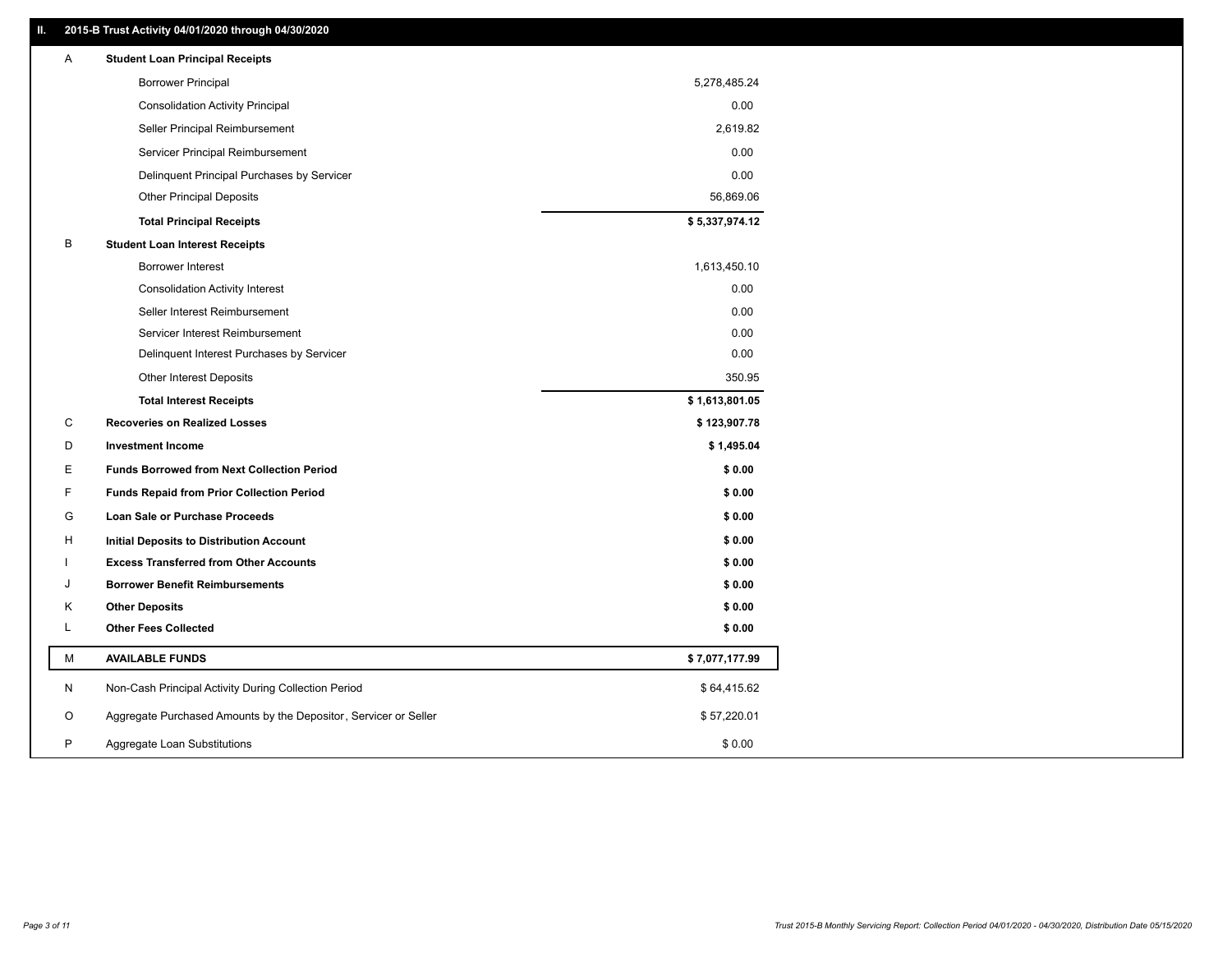|                   |                       |                          |         |                                                           | <b>Loans by Repayment Status</b> |                            |                          |         |                                                                  |                |                            |
|-------------------|-----------------------|--------------------------|---------|-----------------------------------------------------------|----------------------------------|----------------------------|--------------------------|---------|------------------------------------------------------------------|----------------|----------------------------|
|                   |                       |                          |         | 04/30/2020                                                |                                  |                            |                          |         | 03/31/2020                                                       |                |                            |
|                   |                       | <b>Wtd Avg</b><br>Coupon | # Loans | Principal and<br><b>Interest Accrued</b><br>to Capitalize | % of Principal                   | % of Loans in<br>Repay (1) | <b>Wtd Avg</b><br>Coupon | # Loans | <b>Principal and</b><br><b>Interest Accrued</b><br>to Capitalize | % of Principal | % of Loans in<br>Repay (1) |
| INTERIM:          | IN SCHOOL             | 9.26%                    | 689     | \$11,582,404.51                                           | 3.365%                           | $-$ %                      | 9.66%                    | 709     | \$12,051,753.80                                                  | 3.448%         | $-$ %                      |
|                   | GRACE                 | 8.86%                    | 194     | \$3,582,398.08                                            | 1.041%                           | $-$ %                      | 9.13%                    | 187     | \$3,294,721.39                                                   | 0.943%         | $-$ %                      |
|                   | <b>DEFERMENT</b>      | 8.86%                    | 2,094   | \$30,617,414.67                                           | 8.894%                           | $-$ %                      | 9.20%                    | 2,134   | \$31,010,983.93                                                  | 8.871%         | $-$ %                      |
| <b>REPAYMENT:</b> | <b>CURRENT</b>        | 7.64%                    | 23,852  | \$239,426,321.05                                          | 69.552%                          | 80.221%                    | 7.97%                    | 26,159  | \$264,724,890.68                                                 | 75.730%        | 87.308%                    |
|                   | 31-60 DAYS DELINQUENT | 7.96%                    | 448     | \$6,017,093.89                                            | 1.748%                           | 2.016%                     | 7.80%                    | 485     | \$6,765,889.13                                                   | 1.936%         | 2.231%                     |
|                   | 61-90 DAYS DELINQUENT | 7.69%                    | 223     | \$3,474,258.37                                            | 1.009%                           | 1.164%                     | 7.73%                    | 277     | \$4,370,525.13                                                   | 1.250%         | 1.441%                     |
|                   | > 90 DAYS DELINQUENT  | 8.87%                    | 110     | \$1,835,239.68                                            | 0.533%                           | 0.615%                     | 9.01%                    | 137     | \$2,398,919.43                                                   | 0.686%         | 0.791%                     |
|                   | <b>FORBEARANCE</b>    | 7.50%                    | 3,601   | \$47,707,254.07                                           | 13.859%                          | 15.984%                    | 7.87%                    | 1,781   | \$24,947,128.79                                                  | 7.137%         | 8.228%                     |
| <b>TOTAL</b>      |                       |                          | 31,211  | \$344,242,384.32                                          | 100.00%                          | 100.00%                    |                          | 31,869  | \$349,564,812.28                                                 | 100.00%        | 100.00%                    |

Percentages may not total 100% due to rounding  $\star$ 

1 Loans classified in "Repayment" include any loan for which interim interest only, \$25 fixed payments or full principal and interest payments are due.

|                         |                                                                                                                                                                                |                          |         |                                                                  | <b>Loans by Borrower Status</b> |                                |                          |         |                                                           |                |                                |
|-------------------------|--------------------------------------------------------------------------------------------------------------------------------------------------------------------------------|--------------------------|---------|------------------------------------------------------------------|---------------------------------|--------------------------------|--------------------------|---------|-----------------------------------------------------------|----------------|--------------------------------|
|                         |                                                                                                                                                                                |                          |         | 04/30/2020                                                       |                                 |                                |                          |         | 03/31/2020                                                |                |                                |
|                         |                                                                                                                                                                                | <b>Wtd Avg</b><br>Coupon | # Loans | <b>Principal and</b><br><b>Interest Accrued</b><br>to Capitalize | % of Principal                  | % of Loans in<br>P&I Repay (2) | <b>Wtd Avg</b><br>Coupon | # Loans | Principal and<br><b>Interest Accrued</b><br>to Capitalize | % of Principal | % of Loans in<br>P&I Repay (2) |
| INTERIM:                | IN SCHOOL                                                                                                                                                                      | 9.01%                    | 1,261   | \$20,653,182.68                                                  | 6.000%                          | $-$ %                          | 9.39%                    | 1,302   | \$21,385,832.30                                           | 6.118%         | $-$ %                          |
|                         | GRACE                                                                                                                                                                          | 8.64%                    | 345     | \$5,574,695.83                                                   | 1.619%                          | $-$ %                          | 9.00%                    | 348     | \$5,394,832.97                                            | 1.543%         | $-$ %                          |
|                         | <b>DEFERMENT</b>                                                                                                                                                               | 8.54%                    | 3,715   | \$51,459,161.29                                                  | 14.949%                         | $-$ %                          | 8.89%                    | 3,818   | \$52,434,792.59                                           | 15.000%        | $-$ %                          |
| P&I REPAYMENT:          | <b>CURRENT</b>                                                                                                                                                                 | 7.55%                    | 21,530  | \$207,854,979.75                                                 | 60.380%                         | 77.978%                        | 7.88%                    | 23,737  | \$232,067,693.96                                          | 66.388%        | 85.840%                        |
|                         | 31-60 DAYS DELINQUENT                                                                                                                                                          | 7.90%                    | 431     | \$5,757,310.81                                                   | 1.672%                          | 2.160%                         | 7.77%                    | 476     | \$6,660,407.98                                            | 1.905%         | 2.464%                         |
|                         | 61-90 DAYS DELINQUENT                                                                                                                                                          | 7.71%                    | 222     | \$3,459,009.83                                                   | 1.005%                          | 1.298%                         | 7.74%                    | 275     | \$4,337,098.59                                            | 1.241%         | 1.604%                         |
|                         | > 90 DAYS DELINQUENT                                                                                                                                                           | 8.88%                    | 106     | \$1,776,790.06                                                   | 0.516%                          | 0.667%                         | 9.01%                    | 132     | \$2,337,025.10                                            | 0.669%         | 0.864%                         |
|                         | FORBEARANCE                                                                                                                                                                    | 7.50%                    | 3,601   | \$47,707,254.07                                                  | 13.859%                         | 17.898%                        | 7.87%                    | 1,781   | \$24,947,128.79                                           | 7.137%         | 9.228%                         |
| <b>TOTAL</b><br>$\star$ | Percentages may not total 100% due to rounding<br>2 Loans classified in "P&I Repayment" includes only those loans for which scheduled principal and interest payments are due. |                          | 31,211  | \$344,242,384.32                                                 | 100.00%                         | 100.00%                        |                          | 31,869  | \$349,564,812.28                                          | 100.00%        | 100.00%                        |

WAC reflects WAC3 To conform with company standard reporting these sections now include Princial and Interest Accrued to Capitalize .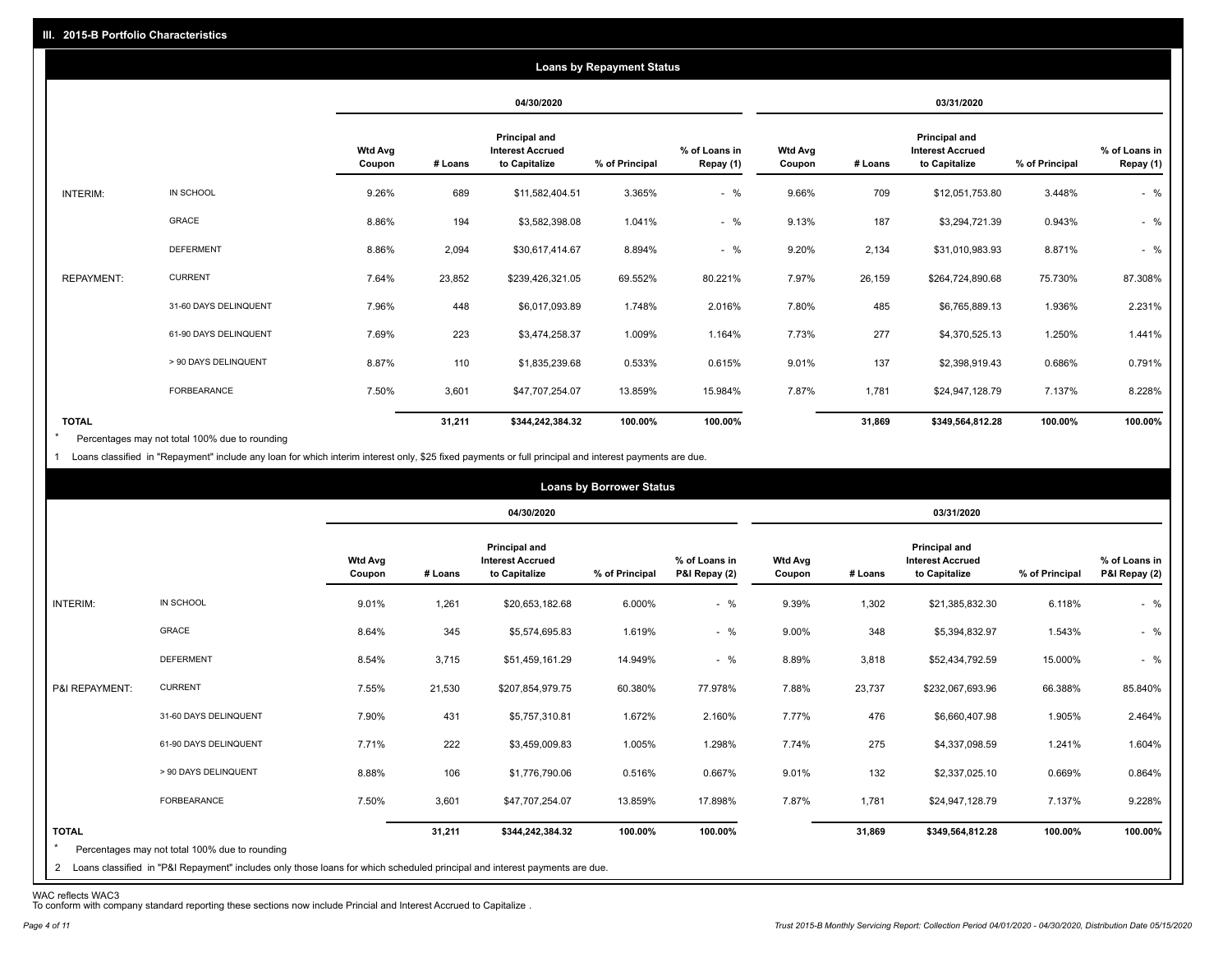|                                                                                                  | 4/30/2020        | 3/31/2020        |
|--------------------------------------------------------------------------------------------------|------------------|------------------|
| Pool Balance                                                                                     | \$344,242,384.32 | \$349,564,812.28 |
| Total # Loans                                                                                    | 31,211           | 31,869           |
| Total # Borrowers                                                                                | 21,723           | 22,186           |
| Weighted Average Coupon                                                                          | 7.88%            | 8.22%            |
| Weighted Average Remaining Term                                                                  | 122.72           | 122.26           |
| Percent of Pool - Cosigned                                                                       | 93.1%            | 93.1%            |
| Percent of Pool - Non Cosigned                                                                   | 6.9%             | 6.9%             |
| Borrower Interest Accrued for Period                                                             | \$2,213,228.13   | \$2,453,509.00   |
| Outstanding Borrower Interest Accrued                                                            | \$15,286,778.79  | \$15,041,221.15  |
| Gross Principal Realized Loss - Periodic *                                                       | \$251,251.02     | \$712,317.86     |
| Gross Principal Realized Loss - Cumulative *                                                     | \$33,320,722.09  | \$33,069,471.07  |
| Recoveries on Realized Losses - Periodic                                                         | \$123,907.78     | \$182,738.17     |
| Recoveries on Realized Losses - Cumulative                                                       | \$5,063,788.16   | \$4,939,880.38   |
| Net Losses - Periodic                                                                            | \$127,343.24     | \$529,579.69     |
| Net Losses - Cumulative                                                                          | \$28,256,933.93  | \$28,129,590.69  |
| Non-Cash Principal Activity - Capitalized Interest                                               | \$323,078.09     | \$706,294.06     |
| Since Issued Total Constant Prepayment Rate (CPR) (1)                                            | 9.11%            | 9.19%            |
| <b>Loan Substitutions</b>                                                                        | \$0.00           | \$0.00           |
| <b>Cumulative Loan Substitutions</b>                                                             | \$0.00           | \$0.00           |
| <b>Unpaid Servicing Fees</b>                                                                     | \$0.00           | \$0.00           |
| <b>Unpaid Administration Fees</b>                                                                | \$0.00           | \$0.00           |
| <b>Unpaid Carryover Servicing Fees</b>                                                           | \$0.00           | \$0.00           |
| Note Interest Shortfall                                                                          | \$0.00           | \$0.00           |
| Loans in Modification                                                                            | \$41,238,204.13  | \$41,634,260.59  |
| % of Loans in Modification as a % of Loans in Repayment (P&I)                                    | 18.84%           | 16.97%           |
|                                                                                                  |                  |                  |
| % Annualized Gross Principal Realized Loss - Periodic as a %<br>of Loans in Repayment (P&I) * 12 | 1.38%            | 3.48%            |
| % Gross Principal Realized Loss - Cumulative as a % of                                           |                  |                  |
| Original Pool Balance                                                                            | 4.48%            | 4.45%            |

\* In accordance with the Servicer's current policies and procedures, after September 1, 2017 loans subject to bankruptcy claims generally will not be reported as a charged- off unless and until they are delinquent for 120

(1) Since Issued Total CPR calculations found in monthly servicing reports issued on or prior to September 15, 2015 originally included loans that were removed from the pool by the sponsor because they became ineligible fo between the cut-off date and settlement date. On October 5, 2015, Since Issued Total CPR calculations were revised to exclude these loans and all prior monthly servicing reports were restated. For additional information, s Issued CPR Methodology' found on page 11 of this report.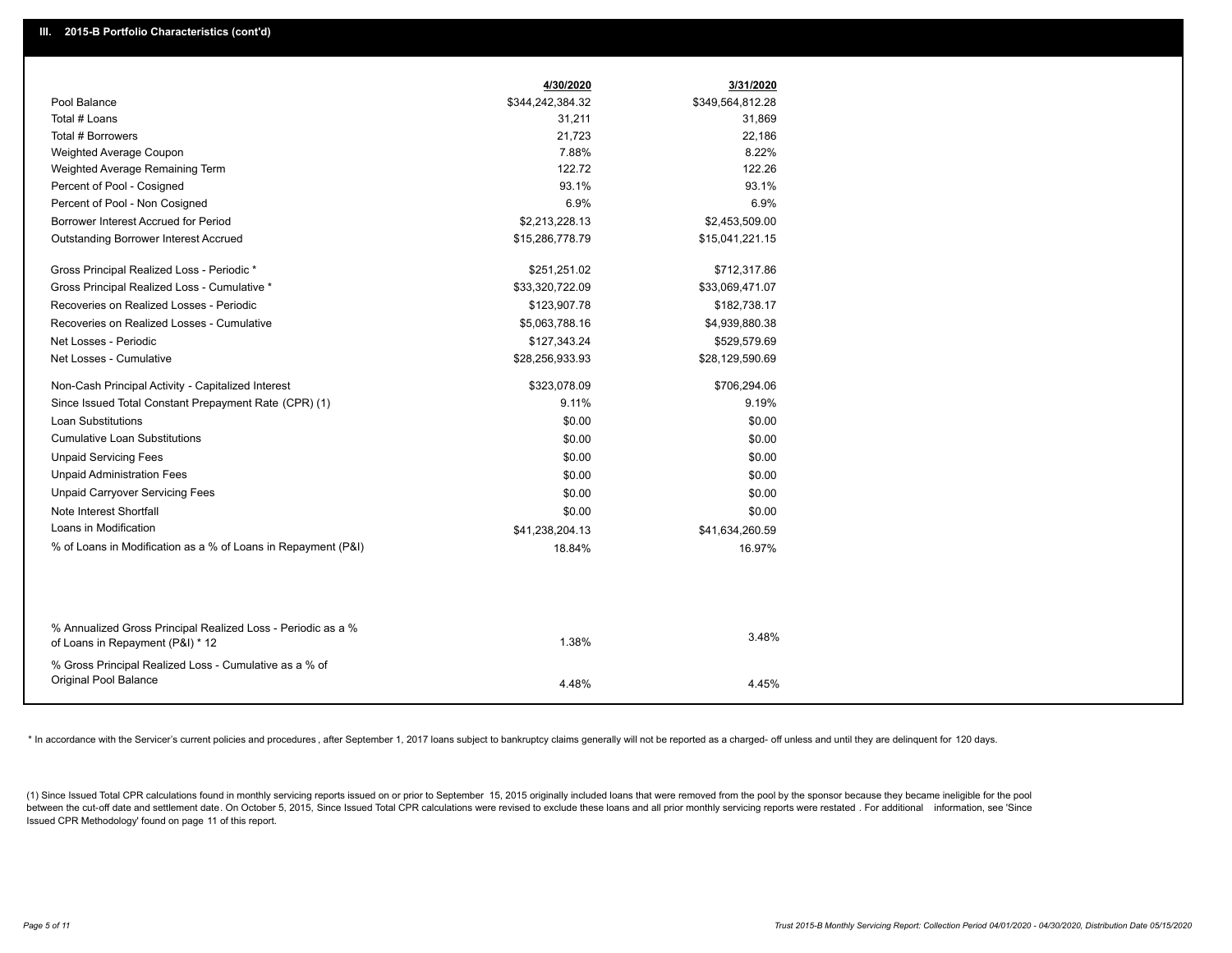#### **Loan Program**  A

|                                    | Weighted<br><b>Average Coupon</b> | # LOANS     | <b>\$ AMOUNT</b> | $%$ *    |
|------------------------------------|-----------------------------------|-------------|------------------|----------|
| - Smart Option Interest-Only Loans | 6.87%                             | 6,104       | \$45,861,127.74  | 13.322%  |
| - Smart Option Fixed Pay Loans     | 7.73%                             | 8,326       | \$107,473,264.88 | 31.220%  |
| - Smart Option Deferred Loans      | 8.08%                             | 16,781      | \$190,907,991.70 | 55.457%  |
| - Other Loan Programs              | $0.00\%$                          | $\mathbf 0$ | \$0.00           | 0.000%   |
| <b>Total</b>                       | 7.81%                             | 31,211      | \$344,242,384.32 | 100.000% |

\* Percentages may not total 100% due to rounding

B

C

**Index Type**

|                       | Weighted<br><b>Average Coupon</b> | # LOANS | <b>S AMOUNT</b>  | $%$ *     |
|-----------------------|-----------------------------------|---------|------------------|-----------|
| - Fixed Rate Loans    | 7.16%                             | 7,321   | \$100,125,575.54 | 29.086%   |
| - LIBOR Indexed Loans | 8.08%                             | 23,890  | \$244,116,808.78 | 70.914%   |
| - Other Index Rates   | $0.00\%$                          |         | \$0.00           | $0.000\%$ |
| Total                 | 7.81%                             | 31,211  | \$344,242,384.32 | 100.000%  |

\* Percentages may not total 100% due to rounding

## **Weighted Average Recent FICO**

| $0 - 639$          | 3,101  |                  |           |
|--------------------|--------|------------------|-----------|
|                    |        | \$35,102,781.97  | 10.197%   |
| $640 - 669$        | 2,257  | \$25,671,757.29  | 7.457%    |
| 670 - 699          | 3,428  | \$39,465,440.94  | 11.464%   |
| 700 - 739          | 6,346  | \$73,388,259.17  | 21.319%   |
| $740 +$            | 16,079 | \$170,614,144.95 | 49.562%   |
| N/A <sup>(1)</sup> | 0      | \$0.00           | $0.000\%$ |
| <b>Total</b>       | 31,211 | \$344,242,384.32 | 100.000%  |

WAC reflects WAC3 To conform with company standard reporting these sections now include Princial and Interest Accrued to Capitalize .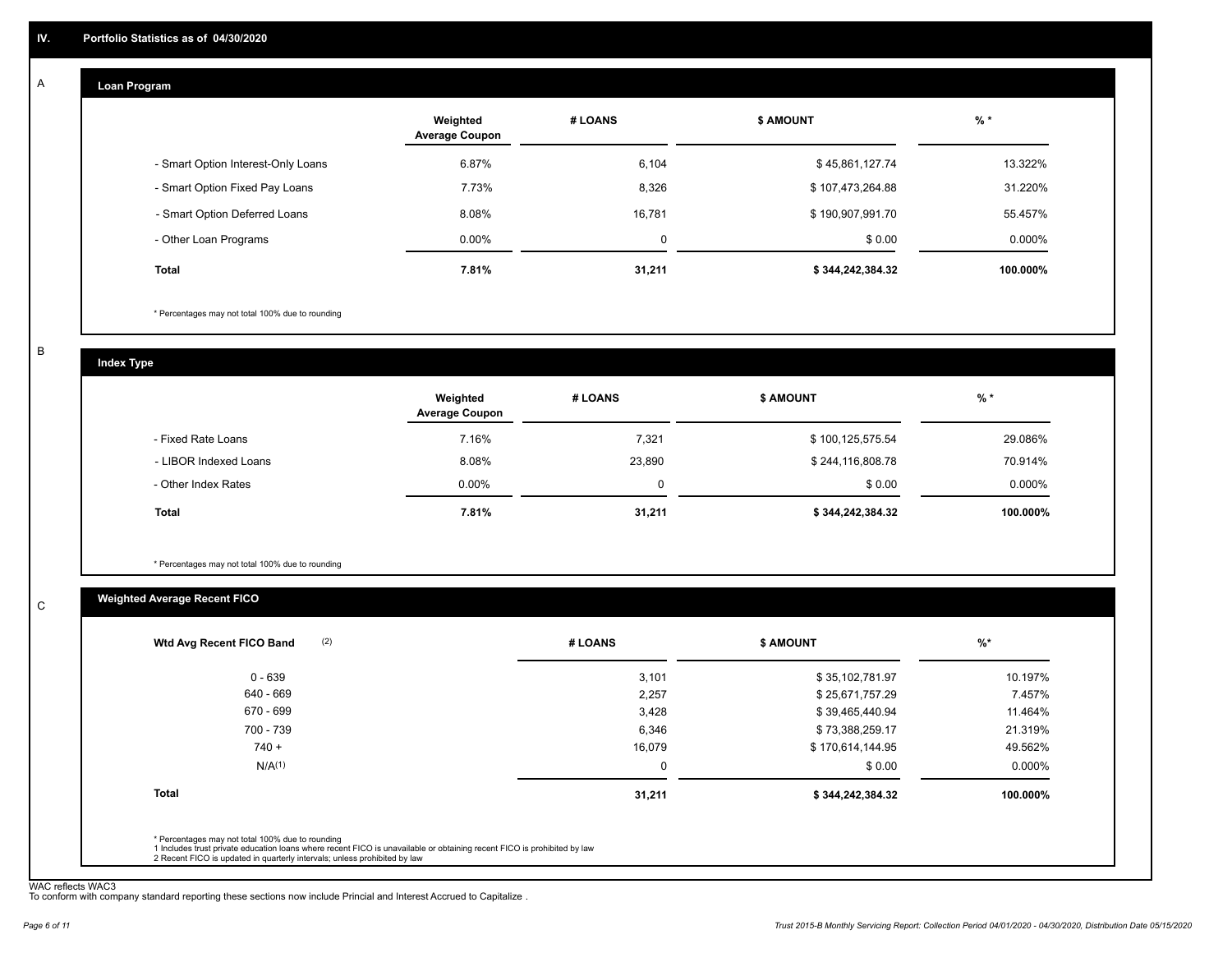| V. |       | 2015-B Reserve Account and Principal Distribution Calculations                             |                  |  |
|----|-------|--------------------------------------------------------------------------------------------|------------------|--|
| А. |       | <b>Reserve Account</b>                                                                     |                  |  |
|    |       | Specified Reserve Account Balance                                                          | \$1,896,081.00   |  |
|    |       | Actual Reserve Account Balance                                                             | \$1,896,081.00   |  |
| В. |       | <b>Principal Distribution Amount</b>                                                       |                  |  |
|    | i.    | Class A Notes Outstanding                                                                  | \$174,695,368.60 |  |
|    | ii.   | Pool Balance                                                                               | \$344,242,384.32 |  |
|    | iii.  | First Priority Principal Distribution Amount (i - ii)                                      | \$0.00           |  |
|    | iv.   | Class A and B Notes Outstanding                                                            | \$244,695,368.60 |  |
|    | v.    | First Priority Principal Distribution Amount                                               | \$0.00           |  |
|    | vi.   | Pool Balance                                                                               | \$344,242,384.32 |  |
|    | vii.  | Specified Overcollateralization Amount                                                     | \$103,272,715.30 |  |
|    | viii. | Available Funds (after payment of waterfall items A through H)                             | \$6,069,407.48   |  |
|    | ix.   | <b>Class C Notes Outstanding</b>                                                           | \$50,000,000.00  |  |
|    | x.    | Regular Principal Distribution Amount (if (iv > 0, (iv - v) - (vi - vii), min(viii, ix))   | \$3,725,699.58   |  |
|    |       |                                                                                            |                  |  |
|    | xi.   | Pool Balance                                                                               | \$344,242,384.32 |  |
|    | xii.  | 10% of Initial Pool Balance                                                                | \$74,339,449.62  |  |
|    | xiii. | First Priority Principal Distribution Amount                                               | \$0.00           |  |
|    | XIV.  | Regular Principal Distribution Amount                                                      | \$3,725,699.58   |  |
|    | XV.   | Available Funds (after payment of waterfall items A through J)                             | \$2,343,707.90   |  |
|    |       | xvi. Additional Principal Distribution Amount (if(ix $\lt$ = x, min(xv, xi - xiii - xiv))) | \$0.00           |  |
|    |       |                                                                                            |                  |  |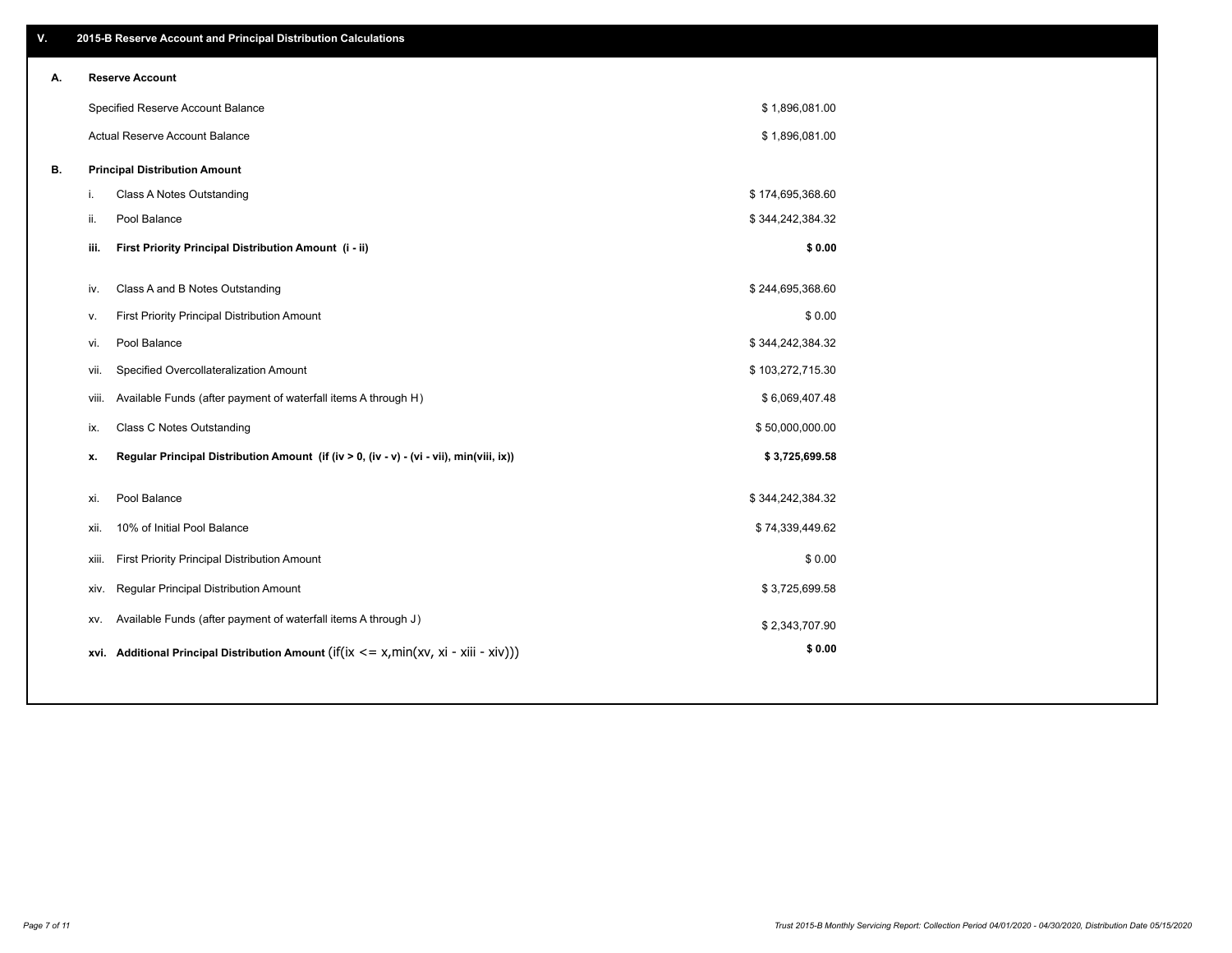|    |                                                         | Paid           | <b>Funds Balance</b> |
|----|---------------------------------------------------------|----------------|----------------------|
|    | <b>Total Available Funds</b>                            |                | \$7,077,177.99       |
| Α  | <b>Trustee Fees</b>                                     | \$0.00         | \$7,077,177.99       |
| В  | <b>Servicing Fees</b>                                   | \$225,557.23   | \$6,851,620.76       |
| C  | i. Administration Fees                                  | \$8,333.00     | \$6,843,287.76       |
|    | ii. Unreimbursed Administrator Advances plus any Unpaid | \$0.00         | \$6,843,287.76       |
| D  | Class A Noteholders Interest Distribution Amount        | \$382,213.61   | \$6,461,074.15       |
| Е  | First Priority Principal Payment                        | \$0.00         | \$6,461,074.15       |
| F. | Class B Noteholders Interest Distribution Amount        | \$204,166.67   | \$6,256,907.48       |
| G  | <b>Class C Noteholders Interest Distribution Amount</b> | \$187,500.00   | \$6,069,407.48       |
| H  | <b>Reinstatement Reserve Account</b>                    | \$0.00         | \$6,069,407.48       |
|    | Regular Principal Distribution                          | \$3,725,699.58 | \$2,343,707.90       |
| J  | <b>Carryover Servicing Fees</b>                         | \$0.00         | \$2,343,707.90       |
| Κ  | Additional Principal Distribution Amount                | \$0.00         | \$2,343,707.90       |
| L  | Unpaid Expenses of Trustee                              | \$0.00         | \$2,343,707.90       |
| м  | Unpaid Expenses of Administrator                        | \$0.00         | \$2,343,707.90       |
| N  | Remaining Funds to the Residual Certificateholders      | \$2,343,707.90 | \$0.00               |

#### **Waterfall Conditions**

|      | Pool Balance                                                                       | \$344,242,384.32 |  |
|------|------------------------------------------------------------------------------------|------------------|--|
|      | Class A and B Notes Outstanding                                                    | \$244,695,368.60 |  |
| iii. | Class C Noteholders' Interest Distribution Ratio (i / ii)                          | 140.68%          |  |
| iv.  | Minimum Ratio                                                                      | 110.00%          |  |
| V.   | Is the Class C Noteholders' Interest Distribution Condition Satisfied (iii $>$ iv) | ◡                |  |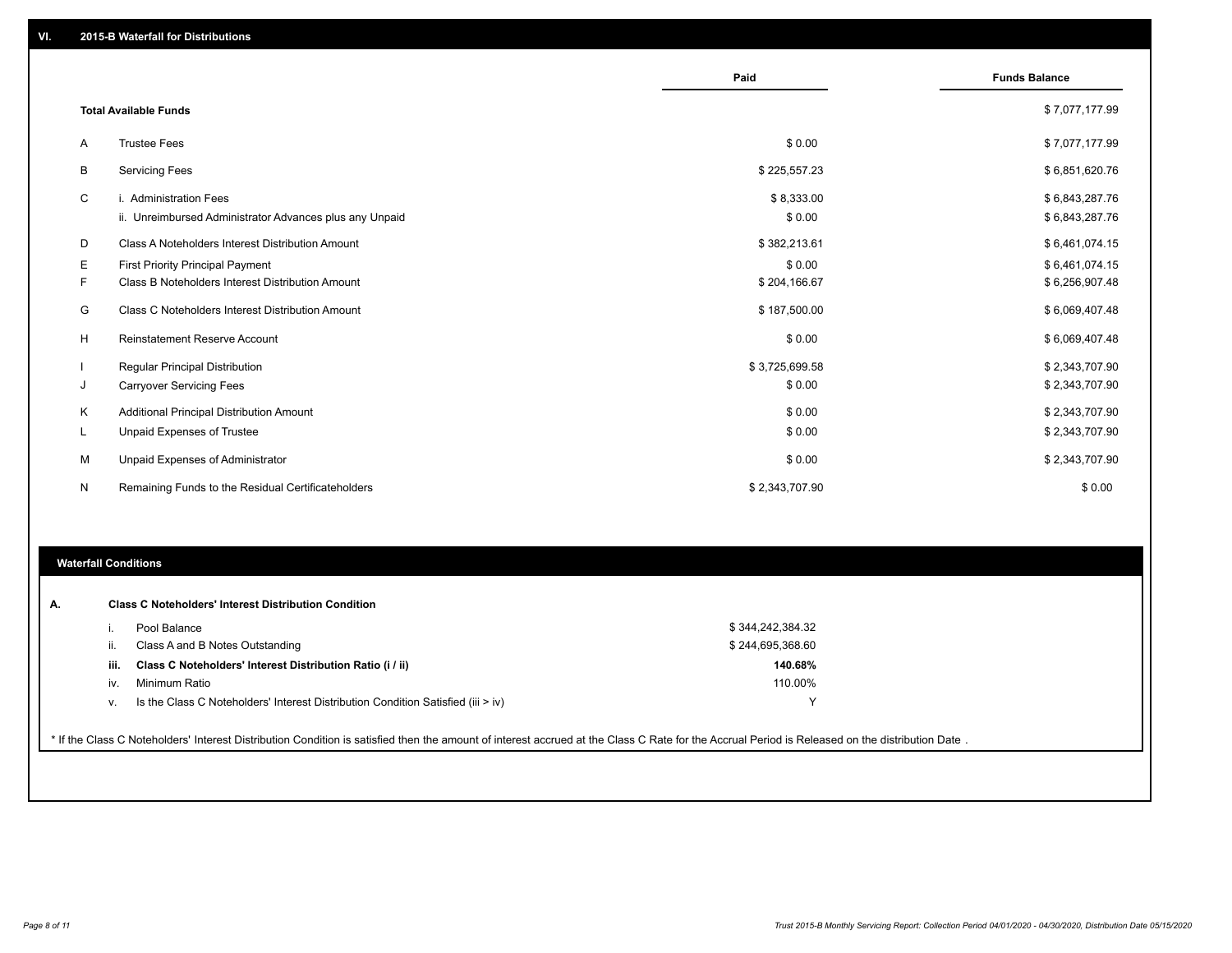# **VII. 2015-B Distributions**

| <b>Distribution Amounts</b>                                |                         |                         |                         |
|------------------------------------------------------------|-------------------------|-------------------------|-------------------------|
|                                                            | A <sub>2</sub> A        | A <sub>2</sub> B        | A <sub>3</sub>          |
| Cusip/Isin                                                 | 78448QAB4               | 78448QAC2               | 78448QAD0               |
| <b>Beginning Balance</b>                                   | \$67,877,697.77         | \$31,817,670.83         | \$75,000,000.00         |
| Index                                                      | <b>FIXED</b>            | <b>LIBOR</b>            | <b>LIBOR</b>            |
| Spread/Fixed Rate                                          | 2.98%                   | 1.20%                   | 1.75%                   |
| Record Date (Days Prior to Distribution)                   | 1 NEW YORK BUSINESS DAY | 1 NEW YORK BUSINESS DAY | 1 NEW YORK BUSINESS DAY |
| <b>Accrual Period Begin</b>                                | 4/15/2020               | 4/15/2020               | 4/15/2020               |
| <b>Accrual Period End</b>                                  | 5/15/2020               | 5/15/2020               | 5/15/2020               |
| Daycount Fraction                                          | 0.08333333              | 0.08333333              | 0.08333333              |
| Interest Rate*                                             | 2.98000%                | 2.01400%                | 2.56400%                |
| <b>Accrued Interest Factor</b>                             | 0.002483333             | 0.001678333             | 0.002136667             |
| <b>Current Interest Due</b>                                | \$168,562.95            | \$53,400.66             | \$160,250.00            |
| Interest Shortfall from Prior Period Plus Accrued Interest | $\mathsf{\$}$ -         | $$ -$                   | $\mathsf{\$}$ -         |
| <b>Total Interest Due</b>                                  | \$168,562.95            | \$53,400.66             | \$160,250.00            |
| <b>Interest Paid</b>                                       | \$168,562.95            | \$53,400.66             | \$160,250.00            |
| <b>Interest Shortfall</b>                                  | $\mathsf{\$}$ -         | $$ -$                   | $\mathsf{\$}$ -         |
| <b>Principal Paid</b>                                      | \$2,536,646.52          | \$1,189,053.06          | $\mathsf{\$}$ -         |
| <b>Ending Principal Balance</b>                            | \$65,341,051.25         | \$30,628,617.77         | \$75,000,000.00         |
| Paydown Factor                                             | 0.013211701             | 0.013211701             | 0.000000000             |
| <b>Ending Balance Factor</b>                               | 0.340317975             | 0.340317975             | 1.000000000             |

\* Pay rates for Current Distribution. For the interest rates applicable to the next distribution date, please see https://www.salliemae.com/about/investors/data/SMBabrate.txt.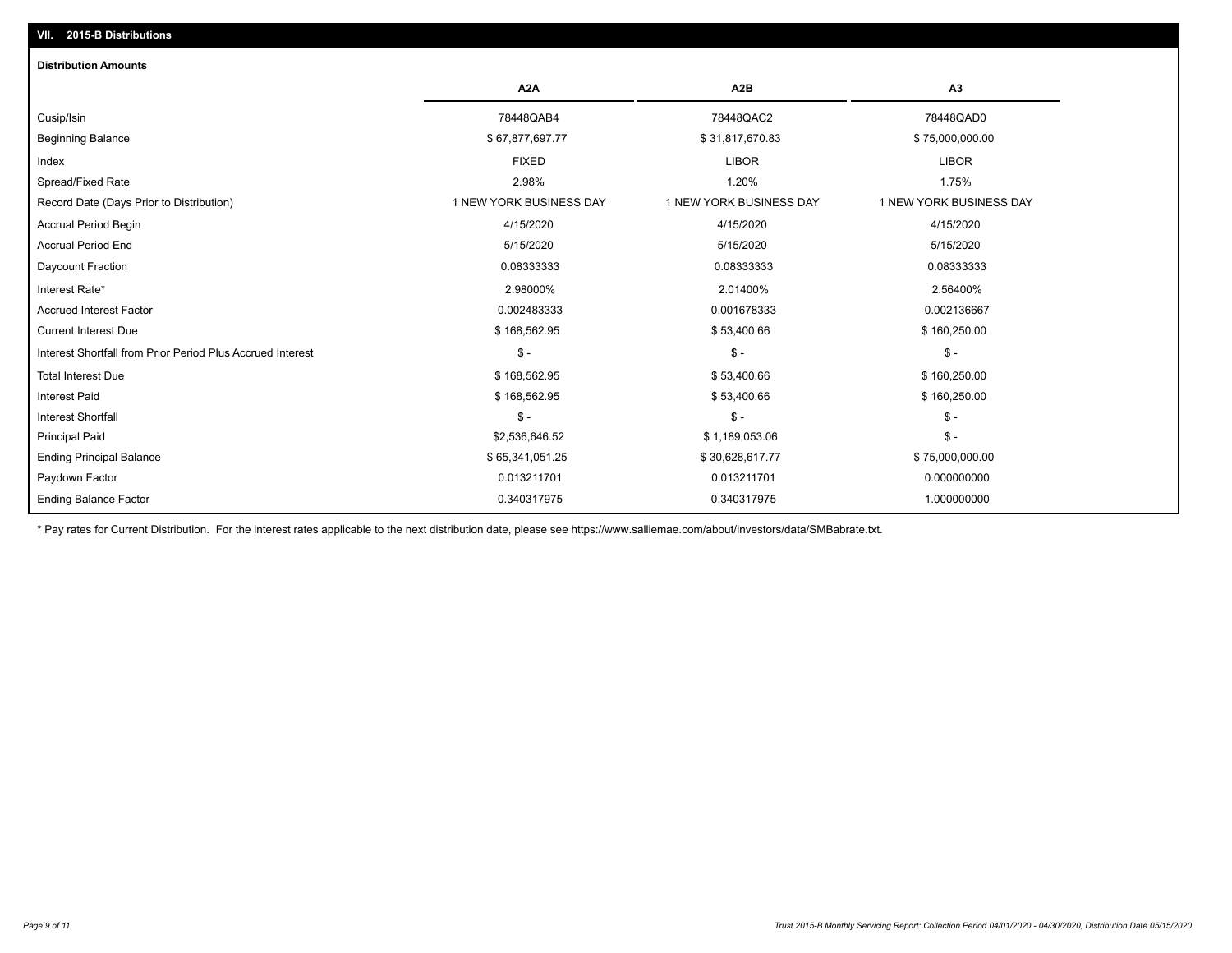| VII. 2015-B Distributions                                  |                         |                         |
|------------------------------------------------------------|-------------------------|-------------------------|
| <b>Distribution Amounts</b>                                |                         |                         |
|                                                            | в                       | c                       |
| Cusip/Isin                                                 | 78448QAE8               | 78448QAF5               |
| <b>Beginning Balance</b>                                   | \$70,000,000.00         | \$50,000,000.00         |
| Index                                                      | <b>FIXED</b>            | <b>FIXED</b>            |
| Spread/Fixed Rate                                          | 3.50%                   | 4.50%                   |
| Record Date (Days Prior to Distribution)                   | 1 NEW YORK BUSINESS DAY | 1 NEW YORK BUSINESS DAY |
| <b>Accrual Period Begin</b>                                | 4/15/2020               | 4/15/2020               |
| <b>Accrual Period End</b>                                  | 5/15/2020               | 5/15/2020               |
| Daycount Fraction                                          | 0.08333333              | 0.08333333              |
| Interest Rate*                                             | 3.50000%                | 4.50000%                |
| <b>Accrued Interest Factor</b>                             | 0.002916667             | 0.003750000             |
| <b>Current Interest Due</b>                                | \$204,166.67            | \$187,500.00            |
| Interest Shortfall from Prior Period Plus Accrued Interest | $\mathsf{\$}$ -         | $\mathsf{\$}$ -         |
| <b>Total Interest Due</b>                                  | \$204,166.67            | \$187,500.00            |
| <b>Interest Paid</b>                                       | \$204,166.67            | \$187,500.00            |
| Interest Shortfall                                         | $\mathcal{S}$ -         | $\mathcal{S}$ -         |
| <b>Principal Paid</b>                                      | $\mathsf{\$}$ -         | $\mathsf{\$}$ -         |
| <b>Ending Principal Balance</b>                            | \$70,000,000.00         | \$50,000,000.00         |
| Paydown Factor                                             | 0.000000000             | 0.000000000             |
| <b>Ending Balance Factor</b>                               | 1.000000000             | 1.000000000             |
|                                                            |                         |                         |

\* Pay rates for Current Distribution. For the interest rates applicable to the next distribution date, please see https://www.salliemae.com/about/investors/data/SMBabrate.txt.